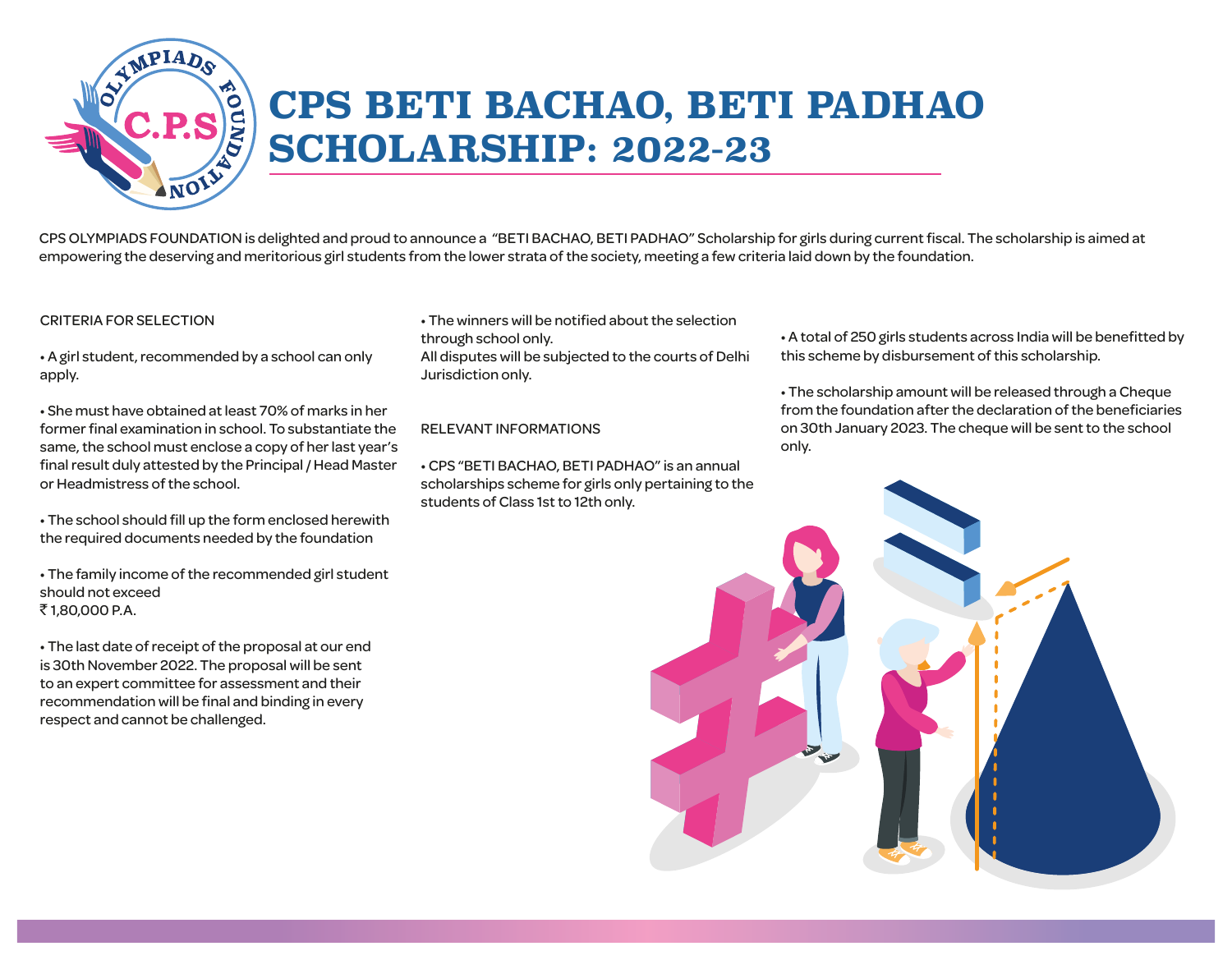

## **RECOMMENDATION FORM GIRL CHILD SCHOLARSHIP**

SCHOOL DETAILS

| <b>School Code</b>                                                                                                      | STD code    | Phone No.                         | Mobile No.      |                              |                       |                      |
|-------------------------------------------------------------------------------------------------------------------------|-------------|-----------------------------------|-----------------|------------------------------|-----------------------|----------------------|
| School Phone No.                                                                                                        |             |                                   |                 |                              | School Email Id:      |                      |
| <b>School Name</b>                                                                                                      |             |                                   |                 |                              |                       |                      |
| <b>School Address</b>                                                                                                   |             |                                   |                 |                              |                       |                      |
| City                                                                                                                    |             |                                   | <b>District</b> | State                        |                       | Pin Code             |
|                                                                                                                         |             |                                   |                 |                              | Mobile No.            | <b>Email Address</b> |
| <b>Principal Name</b>                                                                                                   | Mr./Ms.     |                                   |                 |                              |                       |                      |
| School Affiliated to                                                                                                    | <b>CBSE</b> | <b>State Board</b><br><b>ICSE</b> |                 | School operating since year: | Running Classes upto: |                      |
| No. of girl Students<br>Co-education:<br>(Please $\sqrt{t}$ ick)<br>Students strength of school:<br>School for<br>Girls |             |                                   |                 |                              |                       |                      |
| Date: ----/----/--------                                                                                                |             |                                   |                 |                              |                       |                      |
| Place:                                                                                                                  |             |                                   |                 |                              | Signature             |                      |
| STUDENT'S DETAIL (CAPITAL LETTERS)                                                                                      |             |                                   |                 |                              |                       |                      |

| <b>Student Name:</b>                                                                                                                                                                      | Ms. |  |                  |  | Class:                                                            | Section:                      |  |
|-------------------------------------------------------------------------------------------------------------------------------------------------------------------------------------------|-----|--|------------------|--|-------------------------------------------------------------------|-------------------------------|--|
| Percentage of Marks / Grade Obtained in Last Annual Exam:<br>(Please attach Report Card duly attested by the Principal)<br>Any other distinguished achievement:<br><b>Present Address</b> |     |  |                  |  | Passport size<br>photo of girl<br>attested by<br>School Principal |                               |  |
| <b>Permanent Address</b><br>Phone No.                                                                                                                                                     |     |  | School Email Id: |  |                                                                   | Studying in the school since: |  |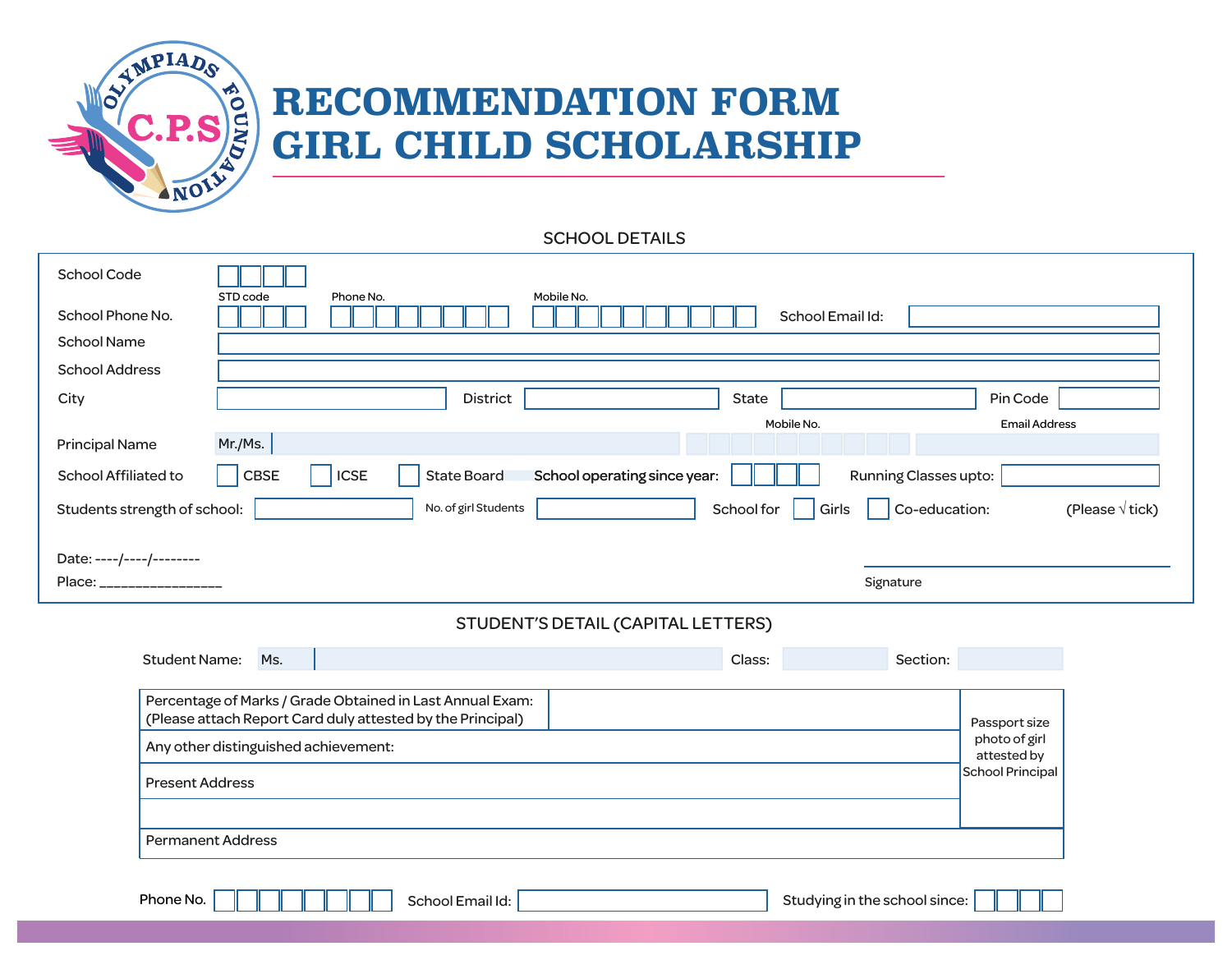

# **SIGINT FAMILY DETAIL**

| Father's/Guardian's Name:   |          |  |
|-----------------------------|----------|--|
|                             |          |  |
| <b>Present Address</b>      |          |  |
| Permanent Add               |          |  |
| Father's/Guardian's Mob. No | Email Id |  |
| Occupation                  |          |  |
|                             |          |  |

Family's Combined (including father/mother) Annual Income (Please attach Income Certificate attested by the Principal/authority)

Is the student availing any other scholarship? If yes, give the following details

| Name of Scholarship    |  |
|------------------------|--|
| Amount                 |  |
| Period from            |  |
| Details of Scholarship |  |